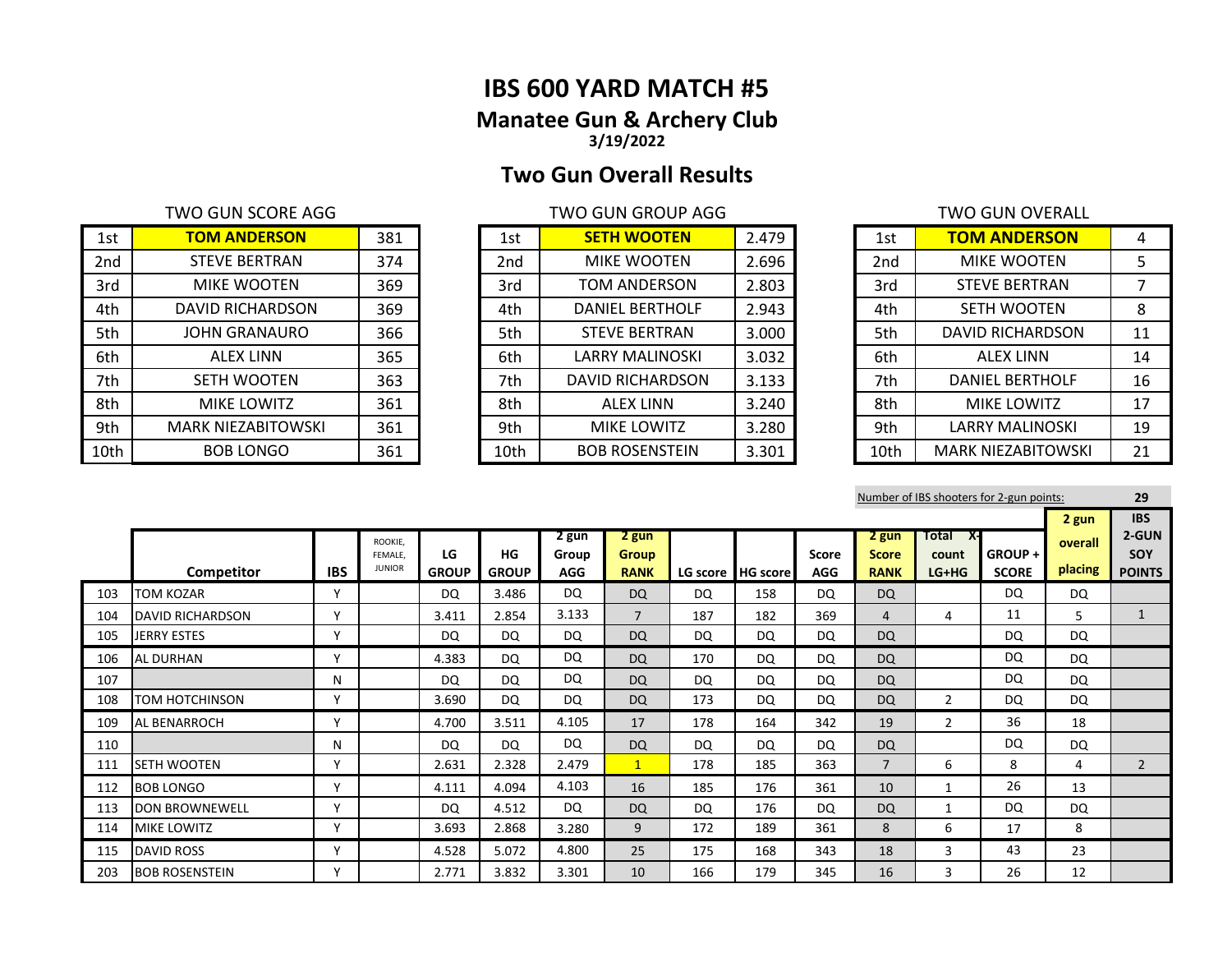|     |                           |            |                          |              |              |            |                |     |                   |              |                |                |                | 2 gun          | <b>IBS</b>     |
|-----|---------------------------|------------|--------------------------|--------------|--------------|------------|----------------|-----|-------------------|--------------|----------------|----------------|----------------|----------------|----------------|
|     |                           |            | ROOKIE,                  |              |              | 2 gun      | 2 gun          |     |                   |              | 2 gun          | Total<br>X-    |                | overall        | 2-GUN          |
|     |                           |            | FEMALE.<br><b>JUNIOR</b> | LG           | HG           | Group      | Group          |     |                   | <b>Score</b> | <b>Score</b>   | count          | GROUP+         | placing        | SOY            |
|     | Competitor                | <b>IBS</b> |                          | <b>GROUP</b> | <b>GROUP</b> | <b>AGG</b> | <b>RANK</b>    |     | LG score HG score | <b>AGG</b>   | <b>RANK</b>    | LG+HG          | <b>SCORE</b>   |                | <b>POINTS</b>  |
| 204 | <b>DANIEL BERTHOLF</b>    | Y          |                          | 3.208        | 2.679        | 2.943      | $\overline{4}$ | 172 | 183               | 355          | 12             | 5              | 16             | $\overline{7}$ |                |
| 205 | <b>BARRY WILSON</b>       | Y          |                          | 4.236        | 4.648        | 4.442      | 20             | 171 | 169               | 340          | 21             | 1              | 41             | 22             |                |
| 206 | AL KELLY                  | Y          |                          | 4.380        | 3.993        | 4.186      | 18             | 182 | 176               | 358          | 11             | $\overline{2}$ | 29             | 14             |                |
| 207 | <b>JERRY JARRETT</b>      | Y          |                          | 3.788        | 4.292        | 4.040      | 15             | 165 | 174               | 339          | 22             | $\mathbf 1$    | 37             | 20             |                |
| 208 | <b>DOUG BELL</b>          | Y          |                          | DQ           | 3.478        | DQ         | <b>DQ</b>      | DQ  | 166               | DQ.          | DQ             | 2              | DQ             | DQ             |                |
| 209 | <b>LARRY MALINOSKI</b>    | Y          |                          | 3.713        | 2.351        | 3.032      | 6              | 172 | 183               | 355          | 13             | 5              | 19             | 9              |                |
| 210 |                           | N          |                          | DQ           | DQ           | DQ         | <b>DQ</b>      | DQ  | DQ                | DQ           | DQ.            |                | DQ             | DQ             |                |
| 211 | <b>DALE FIELDS</b>        | Y          |                          | 4.978        | DQ           | DQ         | <b>DQ</b>      | 158 | DQ.               | DQ.          | <b>DQ</b>      | $\mathbf{1}$   | DQ             | DQ             |                |
| 212 | <b>LANE RICKMAN</b>       | Y          |                          | 3.666        | 4.001        | 3.834      | 14             | 171 | 170               | 341          | 20             |                | 34             | 16             |                |
| 213 | <b>JOHN GRANAURO</b>      | Y          |                          | 3.742        | 5.709        | 4.726      | 24             | 189 | 177               | 366          | 5              | 3              | 29             | 15             |                |
| 214 | <b>STEVE BERTRAN</b>      | Y          |                          | 3.415        | 2.586        | 3.000      | 5              | 188 | 186               | 374          | $\overline{2}$ | $\overline{7}$ | $\overline{7}$ | $\overline{3}$ | 3              |
| 215 |                           | N          |                          | DQ           | DQ           | <b>DQ</b>  | <b>DQ</b>      | DQ  | DQ                | DQ           | DQ             |                | DQ             | DQ             |                |
| 303 | <b>STEVE HOSKIN</b>       | Y          |                          | 3.111        | 3.938        | 3.524      | 13             | 165 | 172               | 337          | 24             | $\mathbf{1}$   | 37             | 19             |                |
| 304 | <b>TOM ANDERSON</b>       | Y          |                          | 2.787        | 2.818        | 2.803      | 3 <sup>2</sup> | 187 | 194               | 381          | $\mathbf{1}$   | 4              | 4              | $\overline{1}$ | 5              |
| 305 | <b>LARRY TOLKSTORF</b>    | Y          |                          | 5.081        | 4.226        | 4.654      | 22             | 172 | 171               | 343          | 17             | $\mathbf{1}$   | 39             | 21             |                |
| 306 | <b>ALEX LINN</b>          | Y          |                          | 3.179        | 3.301        | 3.240      | 8              | 178 | 187               | 365          | 6              | 5              | 14             | 6              |                |
| 307 |                           | N          |                          | DQ           | DQ.          | DQ         | <b>DQ</b>      | DQ  | DQ.               | DQ.          | DQ             |                | DQ             | DQ             |                |
| 308 |                           | N          |                          | DQ           | DQ           | <b>DQ</b>  | <b>DQ</b>      | DQ  | DQ.               | DQ           | DQ             |                | DQ             | DQ             |                |
| 309 | <b>JIM HOFFMAN</b>        | Y          |                          | 4.385        | 4.939        | 4.662      | 23             | 103 | 156               | 259          | 25             |                | 48             | 25             |                |
| 310 | <b>JOE IGNACIO</b>        | Y          |                          | 4.224        | 4.827        | 4.526      | 21             | 172 | 167               | 339          | 23             | 2              | 44             | 24             |                |
| 311 | <b>KEITH ARNDT</b>        | Y          |                          | 3.456        | 5.166        | 4.311      | 19             | 170 | 178               | 348          | 15             | $\overline{2}$ | 34             | 17             |                |
| 312 | <b>MARK NIEZABITOWSKI</b> | Y          |                          | 2.733        | 4.160        | 3.446      | 12             | 183 | 178               | 361          | 9              |                | 21             | 10             |                |
| 313 |                           | N          |                          | DQ           | DQ           | DQ         | <b>DQ</b>      | DQ  | DQ                | DQ           | DQ             |                | DQ             | DQ             |                |
| 314 | <b>DAVE MATHEWS</b>       | Y          |                          | 3.667        | 3.206        | 3.437      | 11             | 167 | 187               | 354          | 14             | 4              | 25             | 11             |                |
| 315 | <b>MIKE WOOTEN</b>        | Y          |                          | 2.823        | 2.570        | 2.696      | 2 <sup>1</sup> | 180 | 189               | 369          | $\overline{3}$ | 6              | 5              | 2 <sup>1</sup> | $\overline{4}$ |
| 403 |                           | N          |                          | DQ           | DQ           | <b>DQ</b>  | <b>DQ</b>      | DQ  | DQ                | DQ           | <b>DQ</b>      |                | DQ             | DQ             |                |
| 404 |                           | N          |                          | DQ           | DQ           | DQ         | <b>DQ</b>      | DQ  | DQ                | DQ           | <b>DQ</b>      |                | DQ             | DQ             |                |
| 405 |                           | N          |                          | DQ           | DQ           | DQ         | <b>DQ</b>      | DQ  | DQ                | DQ           | DQ             |                | DQ             | DQ             |                |
| 406 |                           | N          |                          | DQ           | DQ           | DQ         | <b>DQ</b>      | DQ  | DQ                | DQ           | <b>DQ</b>      |                | DQ             | DQ             |                |
| 407 |                           | N          |                          | DQ           | DQ           | DQ         | <b>DQ</b>      | DQ  | DQ                | DQ           | DQ.            |                | DQ             | DQ             |                |
| 408 |                           | N          |                          | DQ           | DQ           | DQ         | <b>DQ</b>      | DQ  | DQ                | DQ           | <b>DQ</b>      |                | DQ             | DQ             |                |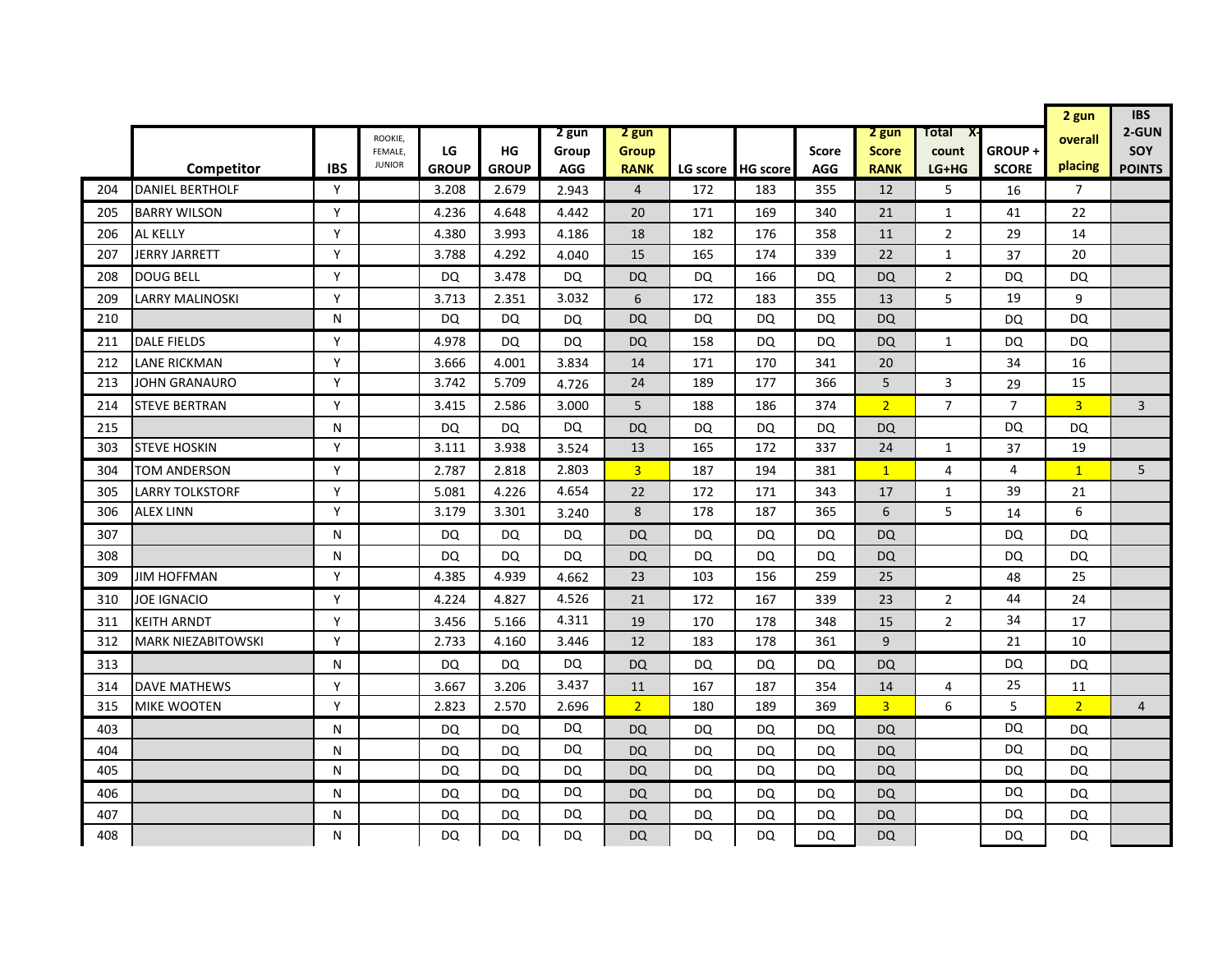## **IBS 600 YARD MATCH #5**

#### **Manatee Gun & Archery Club 3/19/2022**

#### **HEAVY GUN RESULTS**

|     | <b>HEAVY GUN SCORE AGG</b> |     |
|-----|----------------------------|-----|
| 1ST | <b>TOM ANDERSON</b>        | 194 |
| 2ND | <b>MIKE WOOTEN</b>         | 189 |
| 3RD | MIKE LOWITZ                | 189 |
| 4TH | <b>DAVE MATHEWS</b>        | 187 |
| 5TH | <b>ALEX LINN</b>           | 187 |
| 6TH | <b>STEVE BERTRAN</b>       | 186 |
| 7TH | <b>SETH WOOTEN</b>         | 185 |
| 8TH | <b>LARRY MALINOSKI</b>     | 183 |
| 9TH | <b>DANIEL BERTHOLF</b>     | 183 |
| 10T | <b>DAVID RICHARDSON</b>    | 182 |

|       | <b>HEAVY GUN GROUP AGG</b> |                 |     | <b>HEAVY GUN SCORE AGG</b> |      |
|-------|----------------------------|-----------------|-----|----------------------------|------|
| 2.328 | <b>SETH WOOTEN</b>         | 1ST             | 194 | <b>TOM ANDERSON</b>        | 1ST  |
| 2.351 | <b>LARRY MALINOSKI</b>     | 2 <sub>nd</sub> | 189 | <b>MIKE WOOTEN</b>         | 2ND  |
| 2.570 | <b>MIKE WOOTEN</b>         | 3rd             | 189 | <b>MIKE LOWITZ</b>         | 3RD  |
| 2.586 | <b>STEVE BERTRAN</b>       | 4th             | 187 | DAVE MATHEWS               | 4TH  |
| 2.679 | <b>DANIEL BERTHOLF</b>     | 5th             | 187 | <b>ALEX LINN</b>           | 5TH  |
| 2.818 | TOM ANDERSON               | 6th             | 186 | <b>STEVE BERTRAN</b>       | 6TH  |
| 2.854 | DAVID RICHARDSON           | 7th             | 185 | SETH WOOTEN                | 7TH  |
| 2.868 | <b>MIKE LOWITZ</b>         | 8th             | 183 | LARRY MALINOSKI            | 8TH  |
| 3.206 | DAVE MATHEWS               | 9th             | 183 | <b>DANIEL BERTHOLF</b>     | 9TH  |
| 3.301 | <b>ALEX LINN</b>           | 10th            | 182 | DAVID RICHARDSON           | 10TH |
|       |                            |                 |     |                            |      |

|     | <b>HEAVY GUN SINGLE TARGET HIGHEST SCORE</b> |                 |            |  |     | <b>HEAVY GUN SINGLE TARGET SMALLEST GROUP</b> |    |        | 12th | AL KELLY                   |    |
|-----|----------------------------------------------|-----------------|------------|--|-----|-----------------------------------------------|----|--------|------|----------------------------|----|
| 1ST | <b>DOUG BELL</b>                             | JU              | 1.644      |  | 1ST | LARRY MALINOSKI                               | 40 | 1.595  | 13th | <b>MARK NIEZABITOWSKI</b>  |    |
| 2nd | FEVE BERTRAN                                 | <b>FO</b><br>JU | $77$ r<br> |  | 2ND | <b>TOM ANDERSON</b>                           | 48 | 1.641  |      |                            |    |
| 3rd | TOM ANDERSON                                 | <b>FO</b><br>JU | 1.963      |  | 3RD | DOUG BELL                                     | 50 | ـ 644. |      | Number of HG IBS shooters: | 29 |

| <b>HEAVY GUN GROUP AGG</b>              |    |       |                 | <b>HEAVY GUN OVERALL</b>  |    |
|-----------------------------------------|----|-------|-----------------|---------------------------|----|
| <b>SETH WOOTEN</b>                      |    | 2.328 | 1ST             | <b>MIKE WOOTEN</b>        | 5  |
| <b>LARRY MALINOSKI</b>                  |    | 2.351 | 2 <sub>ND</sub> | TOM ANDERSON              | 7  |
| <b>MIKE WOOTEN</b>                      |    | 2.570 | 3RD             | SETH WOOTEN               | 8  |
| <b>STEVE BERTRAN</b>                    |    | 2.586 | 4TH             | <b>LARRY MALINOSKI</b>    | 10 |
| <b>DANIEL BERTHOLF</b>                  |    | 2.679 | 5TH             | <b>STEVE BERTRAN</b>      | 10 |
| TOM ANDERSON                            |    | 2.818 | 6TH             | <b>MIKE LOWITZ</b>        | 11 |
| <b>DAVID RICHARDSON</b>                 |    | 2.854 | 7TH             | DAVE MATHEWS              | 13 |
| MIKE LOWITZ                             |    | 2.868 | 8TH             | <b>DANIEL BERTHOLF</b>    | 14 |
| DAVE MATHEWS                            |    | 3.206 | 9TH             | <b>ALEX LINN</b>          | 15 |
| <b>ALEX LINN</b>                        |    | 3.301 | 10TH            | <b>DAVID RICHARDSON</b>   | 17 |
|                                         |    |       | 11th            | <b>BOB ROSENSTEIN</b>     | 25 |
| <b>GUN SINGLE TARGET SMALLEST GROUP</b> |    |       | 12th            | AL KELLY                  | 31 |
| LARRY MALINOSKI                         | 40 | 1.595 | 13th            | <b>MARK NIEZABITOWSKI</b> | 31 |

|              |                         |              | RELAY            | ROOKIE,<br>FEMALE. |           |                | <b>HG TARGET 1</b> |               | <b>HG TARGET 2</b> |           |                | <b>HG TARGET 3</b> |       |                | <b>HG TARGET 4</b> | <b>SCORE</b> | <b>SCORE</b>   | X              | <b>GROUP</b> | <b>GROUP</b>   | (GROUP+   | <b>OVERALL</b> |   | <b>SOY Points</b>         |                |   |
|--------------|-------------------------|--------------|------------------|--------------------|-----------|----------------|--------------------|---------------|--------------------|-----------|----------------|--------------------|-------|----------------|--------------------|--------------|----------------|----------------|--------------|----------------|-----------|----------------|---|---------------------------|----------------|---|
|              | Competitor              |              | <b>IBS</b> BENCH | <b>JUNIOR</b>      | Score   X |                |                    | Group Score X | Group              | Score   X |                | Group              | Score | $\mathsf{X}$   | Group              | AGG          |                | RANK TOTAL     | AGG          | <b>RANK</b>    | SCORE)    | <b>PLACE</b>   |   | Score Group Overall Total |                |   |
|              | <b>TOM KOZAR</b>        |              | 103              |                    | 36        |                | 3.541              | 40            | 4.734              | 43        |                | 2.194              | 39    |                | 3.473              | 158          | 27             |                | 3.486        | 12             | 39        | 18             |   |                           |                |   |
|              | <b>DAVID RICHARDSON</b> |              | 104              |                    | 46        |                | 2.506              | 42            | 4.461              | 48        |                | 2.326              | 46    |                | 2.123              | 182          | 10             | $\overline{2}$ | 2.854        |                | 17        | 10             |   |                           |                |   |
| 3            |                         | N            | 105              |                    |           |                |                    |               |                    |           |                |                    |       |                |                    | DQ           | DQ             |                | DQ           | DQ             | <b>DQ</b> | DQ             |   |                           |                |   |
|              |                         | N            | 106              |                    |           |                |                    |               |                    |           |                |                    |       |                |                    | DQ           | DQ             |                | DQ           | DQ             | <b>DQ</b> | <b>DQ</b>      |   |                           |                |   |
| 5            |                         | N            | 107              |                    |           |                |                    |               |                    |           |                |                    |       |                |                    | DQ           | DQ             |                | DQ           | DQ             | <b>DQ</b> | DQ             |   |                           |                |   |
| 6            | <b>TOM HOTCHINSON</b>   |              | 108              |                    | 39        |                | 5.027              | 38            | 3.501              | 45        | 2              | 2.884              | DQ    |                | <b>DQ</b>          | DQ           | DQ             | $\overline{2}$ | DQ           | DQ             | <b>DQ</b> | <b>DQ</b>      |   |                           |                |   |
|              | <b>AL BENARROCH</b>     | Y            | 109              |                    | 36        |                | 4.882              | 49            | 2.425              | 39        |                | 3.137              | 40    |                | 3.598              | 164          | 26             | 1              | 3.511        | 13             | 39        | 19             |   |                           |                |   |
| 8            |                         | N            | 110              |                    |           |                |                    |               |                    |           |                |                    |       |                |                    | DQ           | <b>DQ</b>      |                | DQ           | <b>DQ</b>      | <b>DQ</b> | DQ             |   |                           |                |   |
| $\mathbf{q}$ | SETH WOOTEN             | $\checkmark$ | 111              |                    | 42        |                | 3.043              | 46            | 1.918              | 48        | $\overline{2}$ | 2.481              | 49    | $\overline{2}$ | 1.869              | 185          | $\overline{7}$ | $\overline{4}$ | 2.328        |                | 8         | $\overline{3}$ |   | 5                         | 3              | 8 |
| 10           | <b>BOB LONGO</b>        |              | 112              |                    | 42        |                | 3.542              | 41            | 4.677              | 47        |                | 4.065              | 46    |                | 4.093              | 176          | 16             | $\mathbf{1}$   | 4.094        | 18             | 34        | 15             |   |                           |                |   |
|              | <b>DON BROWNEWELL</b>   |              | 113              |                    | 45        |                | 5.563              | 41            | 3.982              | 47        |                | 4.092              | 43    |                | 4.411              | 176          | 17             | $\mathbf{1}$   | 4.512        | 22             | 39        | 21             |   |                           |                |   |
| 12           | <b>MIKE LOWITZ</b>      | $\mathbf v$  | 114              |                    | 46        |                | 3.646              | 46            | 2.886              | 48        |                | 2.887              | 49    | $\overline{3}$ | 2.052              | 189          | $\overline{3}$ | 5              | 2.868        | 8              | 11        | 6              | 3 |                           |                | 3 |
| 13           | <b>DAVID ROSS</b>       |              | 115              |                    | 43        |                | 4.439              | 41            | 3.734              | 45        |                | 4.810              | 39    |                | 7.306              | 168          | 23             | 1              | 5.072        | 26             | 49        | 27             |   |                           |                |   |
| 14           | <b>BOB ROSENSTEIN</b>   |              | 203              |                    | 42        |                | 5.202              | 46            | 3.239              | 44        |                | 2.519              | 47    |                | 4.367              | 179          | 11             | $\overline{2}$ | 3.832        | 14             | 25        | 11             |   |                           |                |   |
| 15           | <b>DANIEL BERTHOLF</b>  |              | 204              |                    | 50        | $\overline{3}$ | 2.831              | 37            | 2.258              | 48        |                | 2.975              | 48    |                | 2.651              | 183          | 9              | $\overline{a}$ | 2.679        |                | 14        | 8              |   |                           |                | 1 |
| 16           | <b>BARRY WILSON</b>     |              | 205              |                    | 36        |                | 5.737              | 42            | 4.642              | 43        |                | 5.750              | 48    |                | 2.461              | 169          | 22             |                | 4.648        | 23             | 45        | 25             |   |                           |                |   |
| 17           | <b>AL KELLY</b>         |              | 206              |                    | 42        |                | 5.712              | 45            | 4.681              | 45        |                | 3.277              | 44    |                | 2.300              | 176          | 15             |                | 3.993        | 16             | 31        | 12             |   |                           |                |   |
| 18           | <b>JERRY JARRETT</b>    | $\mathbf v$  | 207              |                    | 39        |                | 6.235              | 47            | 3.043              | 44        |                | 3.982              | 44    |                | 3.908              | 174          | 18             | 1              | 4.292        | 21             | 39        | 20             |   |                           |                |   |
| 19           | <b>DOUG BELL</b>        |              | 208              |                    | 31        |                | 4.494              | 43            | 4.775              | 42        |                | 3.000              | 50    | $\overline{2}$ | 1.644              | 166          | 25             | 2              | 3.478        | 11             | 36        | 16             |   |                           |                |   |
| 20           | LARRY MALINOSKI         |              | 209              |                    | 40        |                | 1.595              | 49            | 2.641              | 48        | $\mathcal{P}$  | 2.215              | 46    |                | 2.954              | 183          | 8              | $\overline{4}$ | 2.351        | $\overline{2}$ | 10        | $\overline{4}$ |   |                           | $\overline{2}$ | 6 |
| 21           |                         | N            | 210              |                    |           |                |                    |               |                    |           |                |                    |       |                |                    | DQ           | <b>DQ</b>      |                | DQ           | <b>DQ</b>      | <b>DQ</b> | DQ             |   |                           |                |   |
| 22           |                         | N            | 211              |                    |           |                |                    |               |                    |           |                |                    |       |                |                    | DQ           | <b>DQ</b>      |                | <b>DQ</b>    | DQ             | <b>DQ</b> | <b>DQ</b>      |   |                           |                |   |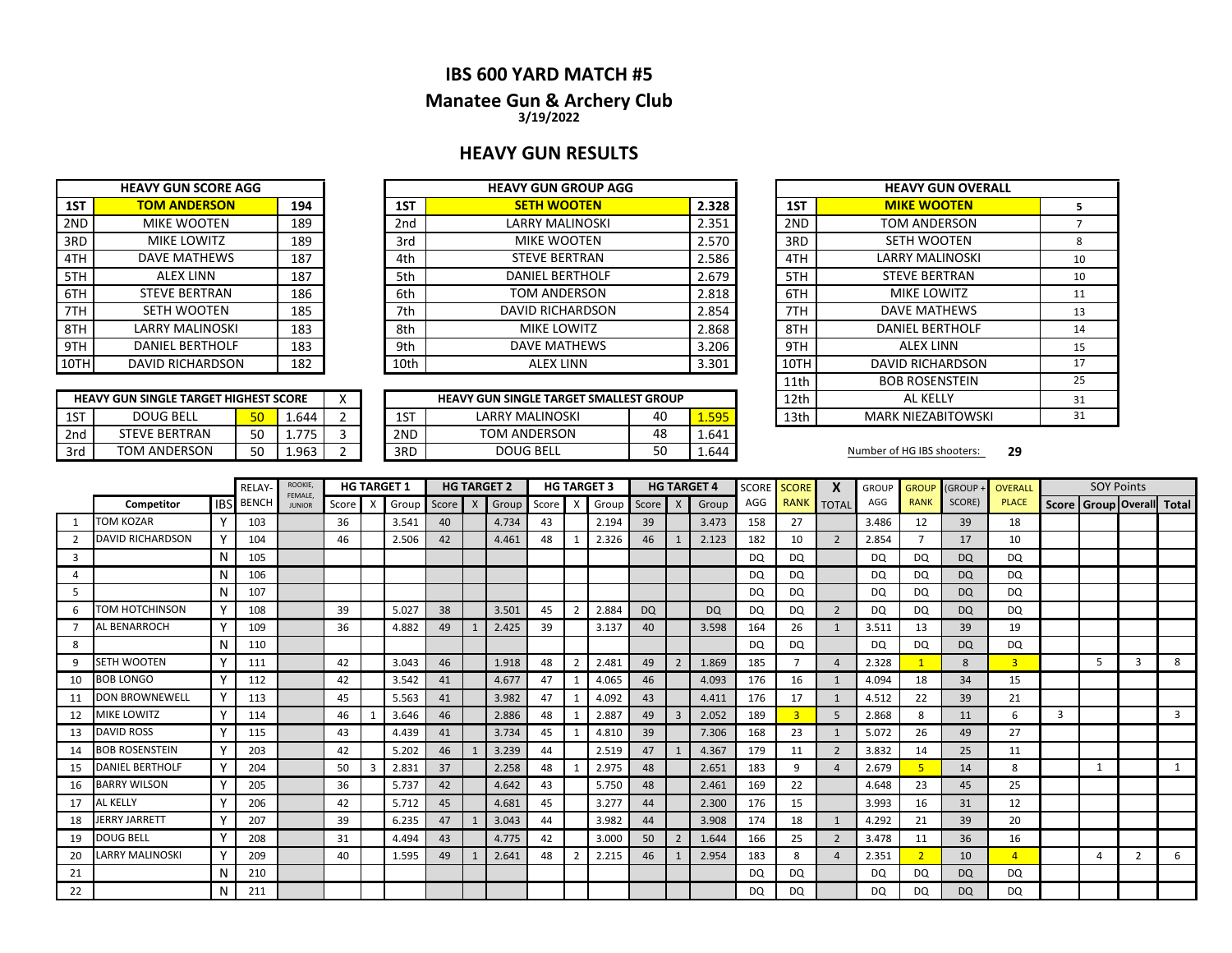|    |                           |          | RELAY-           | ROOKIE,<br>FEMALE. |       |                           | <b>HG TARGET 1</b> |         |    | <b>HG TARGET 2</b>  |    |                | <b>HG TARGET 3</b> |         |                | <b>HG TARGET 4</b> | SCORE     | <b>SCORE</b>   | X                 | <b>GROUP</b> | <b>GROUP</b>   | <b>GROUP</b>   | <b>OVERALL</b> |                |                                 | <b>SOY Points</b> |                |
|----|---------------------------|----------|------------------|--------------------|-------|---------------------------|--------------------|---------|----|---------------------|----|----------------|--------------------|---------|----------------|--------------------|-----------|----------------|-------------------|--------------|----------------|----------------|----------------|----------------|---------------------------------|-------------------|----------------|
|    | Competitor                |          | <b>IBS</b> BENCH | <b>JUNIOR</b>      | Score | $\boldsymbol{\mathsf{x}}$ | Group              | Score X |    | Group Score X Group |    |                |                    | Score X |                | Group              | AGG       |                | <b>RANK TOTAL</b> | AGG          | <b>RANK</b>    | SCORE)         | <b>PLACE</b>   |                | Score   Group   Overall   Total |                   |                |
| 23 | <b>LANE RICKMAN</b>       |          | 212              |                    | 45    |                           | 4.332              | 44      |    | 3.830               | 38 |                | 4.554              | 43      |                | 3.288              | 170       | 21             |                   | 4.001        | 17             | 38             | 17             |                |                                 |                   |                |
| 24 | JOHN GRANAURO             |          | 213              |                    | 40    |                           | 9.331              | 43      |    | 5.557               | 48 |                | 2.661              | 46      |                | 5.286              | 177       | 14             | $\overline{2}$    | 5.709        | 28             | 42             | 24             |                |                                 |                   |                |
| 25 | <b>STEVE BERTRAN</b>      |          | 214              |                    | 41    |                           | 3.326              | 50      | 3  | 1.775               | 48 |                | 2.442              | 47      |                | 2.800              | 186       | -6             | $\overline{4}$    | 2.586        |                | 10             | 5              |                | $\overline{2}$                  | $\mathbf{1}$      | 3              |
| 26 |                           | N        | 215              |                    |       |                           |                    |         |    |                     |    |                |                    |         |                |                    | DQ        | DQ             |                   | <b>DQ</b>    | <b>DQ</b>      | DQ             | DQ.            |                |                                 |                   |                |
| 27 | <b>STEVE HOSKIN</b>       |          | 303              |                    | 45    |                           | 4.188              | 44      |    | 4.782               | 41 |                | 2.520              | 42      |                | 4.260              | 172       | 19             | $\mathbf{1}$      | 3.938        | 15             | 34             | 14             |                |                                 |                   |                |
| 28 | TOM ANDERSON              | Y        | 304              |                    | 48    |                           | 4.075              | 48      | -1 | 3.594               | 50 | $\overline{2}$ | 1.963              | 48      |                | 1.641              | 194       |                | 3                 | 2.818        | 6              | $\overline{7}$ | 2 <sup>1</sup> | 5              |                                 | Δ                 | $\mathsf{q}$   |
| 29 | <b>LARRY TOLKSTORF</b>    |          | 305              |                    | 42    |                           | 3.292              | 42      |    | 4.646               | 41 |                | 4.775              | 46      |                | 4.192              | 171       | 20             | 1                 | 4.226        | 20             | 40             | 22             |                |                                 |                   |                |
| 30 | ALEX LINN                 |          | 306              |                    | 48    |                           | 2.342              | 46      |    | 4.060               | 48 |                | 2.161              | 45      |                | 4.640              | 187       |                | $\overline{a}$    | 3.301        | 10             | 15             | 9              | $\mathbf{1}$   |                                 |                   |                |
| 31 |                           | N        | 307              |                    |       |                           |                    |         |    |                     |    |                |                    |         |                |                    | <b>DQ</b> | DQ             |                   | DQ           | DQ             | <b>DQ</b>      | DQ             |                |                                 |                   |                |
| 32 |                           | N        | 308              |                    |       |                           |                    |         |    |                     |    |                |                    |         |                |                    | DQ        | DQ             |                   | DQ           | DQ             | <b>DQ</b>      | DQ             |                |                                 |                   |                |
| 33 | <b>JIM HOFFMAN</b>        |          | 309              |                    | 41    |                           | 3.849              | 30      |    | 5.559               | 42 |                | 5.701              | 43      |                | 4.648              | 156       | 28             |                   | 4.939        | 25             | 53             | 28             |                |                                 |                   |                |
| 34 | JOE IGNACIO               |          | 310              |                    | 42    |                           | 5.849              | 40      |    | 6.742               | 39 |                | 3.711              | 46      |                | 3.007              | 167       | 24             | 2                 | 4.827        | 24             | 48             | 26             |                |                                 |                   |                |
| 35 | KEITH ARNDT               |          | 311              |                    | 45    |                           | 5.089              | 46      |    | 4.915               | 40 |                | 6.071              | 47      |                | 4.588              | 178       | 13             | $\overline{2}$    | 5.166        | 27             | 40             | 23             |                |                                 |                   |                |
| 36 | <b>MARK NIEZABITOWSKI</b> |          | 312              |                    | 46    |                           | 4.314              | 42      |    | 4.660               | 42 |                | 3.929              | 48      |                | 3.736              | 178       | 12             |                   | 4.160        | 19             | 31             | 13             |                |                                 |                   |                |
| 37 |                           | N        | 313              |                    |       |                           |                    |         |    |                     |    |                |                    |         |                |                    | <b>DQ</b> | DQ             |                   | DQ           | DQ             | DQ             | DQ             |                |                                 |                   |                |
| 38 | <b>DAVE MATHEWS</b>       | <b>Y</b> | 314              |                    | 47    |                           | 2.389              | 44      |    | 4.874               | 49 |                | 2.234              | 47      |                | 3.328              | 187       |                | $\overline{4}$    | 3.206        | 9              | 13             | $\overline{7}$ | $\overline{2}$ |                                 |                   | $\overline{2}$ |
| 39 | <b>MIKE WOOTEN</b>        | Y        | 315              |                    | 47    | 2                         | 2.790              | 48      |    | 2.590               | 44 |                | 2.433              | 50      | $\overline{2}$ | 2.465              | 189       | $\overline{2}$ | 5                 | 2.570        | $\overline{3}$ | 5              | 1              | 4              | 3                               | 5                 | 12             |
| 40 |                           | N        | 403              |                    |       |                           |                    |         |    |                     |    |                |                    |         |                |                    | <b>DQ</b> | DQ             |                   | <b>DQ</b>    | DQ             | <b>DQ</b>      | DQ             |                |                                 |                   |                |
| 41 |                           | N        | 404              |                    |       |                           |                    |         |    |                     |    |                |                    |         |                |                    | DQ        | DQ             |                   | DQ           | DQ.            | <b>DQ</b>      | DQ             |                |                                 |                   |                |
| 42 |                           | N        | 405              |                    |       |                           |                    |         |    |                     |    |                |                    |         |                |                    | DQ        | <b>DQ</b>      |                   | DQ           | DQ             | <b>DQ</b>      | DQ             |                |                                 |                   |                |
| 43 |                           | N        | 406              |                    |       |                           |                    |         |    |                     |    |                |                    |         |                |                    | DQ        | DQ             |                   | DQ           | DQ             | DQ             | DQ.            |                |                                 |                   |                |
| 44 |                           | N        | 407              |                    |       |                           |                    |         |    |                     |    |                |                    |         |                |                    | DQ        | <b>DQ</b>      |                   | DQ           | DQ             | DQ             | DQ             |                |                                 |                   |                |
| 45 |                           | N        | 408              |                    |       |                           |                    |         |    |                     |    |                |                    |         |                |                    | DQ        | DQ             |                   | DQ           | DQ             | <b>DQ</b>      | DQ             |                |                                 |                   |                |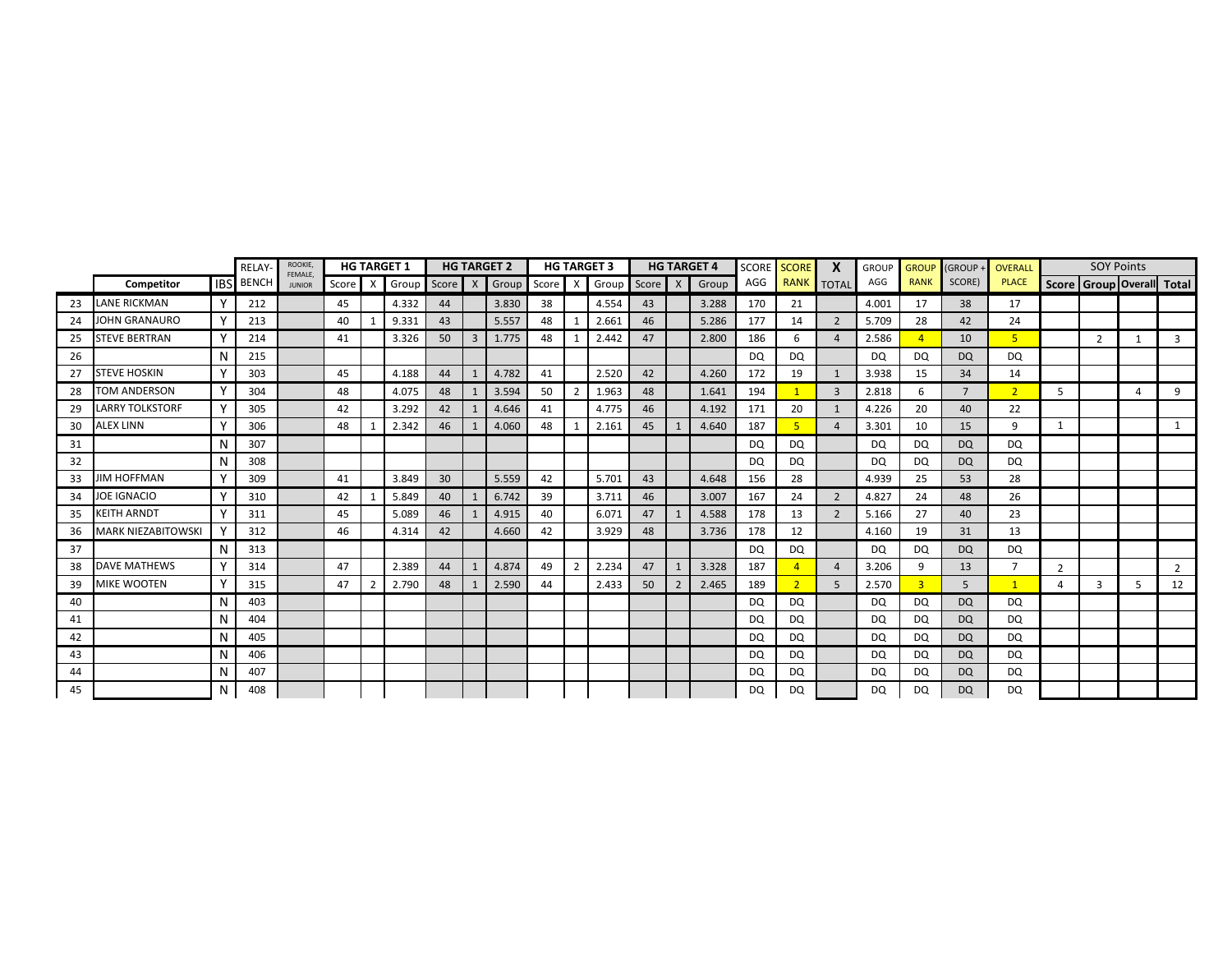#### **IBS 600 YARD MATCH #5**

#### **3/19/2022 Manatee Gun & Archery Club**

## **LIGHT GUN RESULTS**

|     | <b>LIGHT GUN SCORE AGG</b> |     |
|-----|----------------------------|-----|
| 1ST | <b>JOHN GRANAURO</b>       | 189 |
| 2ND | <b>STEVE BERTRAN</b>       | 188 |
| 3RD | <b>TOM ANDERSON</b>        | 187 |
| 4TH | <b>DAVID RICHARDSON</b>    | 187 |
| 5TH | <b>BOB LONGO</b>           | 185 |
| 6TH | <b>MARK NIEZABITOWSKI</b>  | 183 |
| 7TH | AI KFIIY                   | 182 |
| 8TH | <b>MIKE WOOTEN</b>         | 180 |
| 9TH | <b>SETH WOOTEN</b>         | 178 |
|     | <b>ALEX LINN</b>           | 178 |

| LIGHT GUN SINGLE TARGET HIGHEST SCORE |                      |    |        |  |  |  |  |  |  |  |  |  |
|---------------------------------------|----------------------|----|--------|--|--|--|--|--|--|--|--|--|
| 1 S T                                 | <b>STEVE BERTRAN</b> | 50 | 2 192  |  |  |  |  |  |  |  |  |  |
| 2ND                                   | DANIFI BERTHOLF      | 50 | 2.491  |  |  |  |  |  |  |  |  |  |
| l 3RD                                 | JOHN GRANAURO        | 49 | 2 NU 2 |  |  |  |  |  |  |  |  |  |

|      | <b>LIGHT GUN SCORE AGG</b> |     | <b>LIGHT GUN GROUP AGG</b> |      |                           |       |  |      | <b>LIGHT GUN OVE</b>    |
|------|----------------------------|-----|----------------------------|------|---------------------------|-------|--|------|-------------------------|
| 1ST  | <b>JOHN GRANAURO</b>       | 189 |                            | 1ST  | <b>SETH WOOTEN</b>        | 2.631 |  | 1ST  | <b>TOM ANDERSON</b>     |
| 2ND  | <b>STEVE BERTRAN</b>       | 188 |                            | 2nd  | <b>MARK NIEZABITOWSKI</b> | 2.733 |  | 2ND  | <b>MARK NIEZABITOWS</b> |
| 3RD  | TOM ANDERSON               | 187 |                            | 3rd  | <b>BOB ROSENSTEIN</b>     | 2.771 |  | 3RD  | SETH WOOTEN             |
| 4TH  | DAVID RICHARDSON           | 187 |                            | 4th  | TOM ANDERSON              | 2.787 |  | 4TH  | <b>STEVE BERTRAN</b>    |
| 5TH  | <b>BOB LONGO</b>           | 185 |                            | 5th  | <b>MIKE WOOTEN</b>        | 2.823 |  | 5TH  | <b>MIKE WOOTEN</b>      |
| 6TH  | <b>MARK NIEZABITOWSKI</b>  | 183 |                            | 6th  | <b>STEVE HOSKIN</b>       | 3.111 |  | 6TH  | <b>DAVID RICHARDSO</b>  |
| 7TH  | AL KELLY                   | 182 |                            | 7th  | ALEX LINN                 | 3.179 |  | 7TH  | <b>ALEX LINN</b>        |
| 8TH  | MIKE WOOTEN                | 180 |                            | 8th  | <b>DANIEL BERTHOLF</b>    | 3.208 |  | 8TH  | <b>JOHN GRANAURO</b>    |
| 9TH  | <b>SETH WOOTEN</b>         | 178 |                            | 9th  | <b>DAVID RICHARDSON</b>   | 3.411 |  | 9TH  | <b>DANIEL BERTHOLF</b>  |
| 10TH | <b>ALEX LINN</b>           | 178 |                            | 10th | <b>STEVE BERTRAN</b>      | 3.415 |  | 10TH | <b>BOB LONGO</b>        |
|      |                            |     |                            |      |                           |       |  |      |                         |

|     | LIGHT GUN SINGLE TARGET HIGHEST SCORE |          |       | $\lambda$ |     | LIGHT GUN SINGLE TARGET SMALLEST GROUP |           |     | 12th | TOM HOTCHINSON             |    |
|-----|---------------------------------------|----------|-------|-----------|-----|----------------------------------------|-----------|-----|------|----------------------------|----|
| 1ST | <b>STEVE BERTRAN</b>                  | π∩<br>JU | 192   |           | 1ST | <b>MARK NIEZABITOWSKI</b>              | 45        | 725 | 13th | AL KELL                    |    |
| 2ND | <b>DANIEL BERTHOLF</b>                | 50       | 2.491 |           | 2nd | <b>BOB ROSENSTEIN</b>                  | ~-<br>، ب | フつつ |      |                            |    |
| 3RD | JOHN GRANAURO                         | 49       | 2.007 |           | 3rd | <b>TOM ANDERSON</b>                    | 4         | 888 |      | Number of LG IBS shooters: | 32 |

|      | <b>LIGHT GUN OVERALL</b>  |    |
|------|---------------------------|----|
| 1ST  | <b>TOM ANDERSON</b>       | 7  |
| 2ND  | <b>MARK NIEZABITOWSKI</b> | 8  |
| 3RD  | <b>SETH WOOTEN</b>        | 10 |
| 4TH  | <b>STEVE BERTRAN</b>      | 12 |
| 5TH  | MIKE WOOTEN               | 13 |
| 6TH  | DAVID RICHARDSON          | 13 |
| 7TH  | ALFX LINN                 | 17 |
| 8TH  | JOHN GRANAURO             | 18 |
| 9TH  | <b>DANIEL BERTHOLF</b>    | 22 |
| 10TH | <b>BOB LONGO</b>          | 24 |
| 11th | <b>BOB ROSENSTEIN</b>     | 27 |
| 12th | TOM HOTCHINSON            | 27 |
| 13th | <b>AL KELLY</b>           | 29 |

|    |                         |            | RELAY        | <b>ROOKIE</b><br>FEMALE. |       |                           | <b>LG TARGET 1</b> |           |                | <b>LG TARGET 2</b> |       | <b>LG TARGET 3</b> |           |              | <b>LG TARGET 4</b> | <b>SCORE</b> | <b>SCORE</b> | $\boldsymbol{x}$ | <b>GROUP</b> | <b>GROUP</b> | (GROUP -  | OVERALL        |                | <b>SOY Points</b>      |   |                |
|----|-------------------------|------------|--------------|--------------------------|-------|---------------------------|--------------------|-----------|----------------|--------------------|-------|--------------------|-----------|--------------|--------------------|--------------|--------------|------------------|--------------|--------------|-----------|----------------|----------------|------------------------|---|----------------|
|    | Competitor              | <b>IBS</b> | <b>BENCH</b> | <b>JUNIOR</b>            | Score | $\boldsymbol{\mathsf{x}}$ | Group              | Score     | $\mathsf{x}$   | Group              | Score | Group              | Score     | $\mathsf{X}$ | Group              | AGG          |              | RANK TOTAL       | AGG          | <b>RANK</b>  | SCORE)    | <b>PLACE</b>   |                | Score   Group   Overal |   | <b>Total</b>   |
|    | <b>TOM KOZAR</b>        |            | 103          |                          | 48    |                           | 3.072              | 45        |                | 3.554              | DQ    | DQ.                | DQ.       |              | <b>DQ</b>          | DQ           | DQ           |                  | <b>DQ</b>    | DQ.          | DQ        | DQ             |                |                        |   |                |
|    | <b>DAVID RICHARDSON</b> |            | 104          |                          | 48    |                           | 3.087              | 47        | $\overline{2}$ | 4.375              | 45    | 2.855              | 47        |              | 3.328              | 187          |              | $\overline{2}$   | 3.411        | 9            | 13        | 6              | $\overline{2}$ |                        |   | $\overline{2}$ |
| 3  | JERRY ESTES             |            | 105          |                          | 47    |                           | 3.767              | 40        |                | 4.977              | 42    | 5.428              | <b>DQ</b> |              | <b>DQ</b>          | DQ           | DQ           |                  | <b>DQ</b>    | DQ           | <b>DQ</b> | DQ             |                |                        |   |                |
|    | <b>AL DURHAN</b>        |            | 106          |                          | 40    |                           | 4.446              | 43        |                | 3.600              | 45    | 3.604              | 42        |              | 5.882              | 170          | 22           |                  | 4.383        | 23           | 45        | 25             |                |                        |   |                |
| .5 |                         |            | 107          |                          |       |                           |                    |           |                |                    |       |                    |           |              |                    | DQ           | DQ           |                  | <b>DQ</b>    | DQ           | <b>DQ</b> | DQ             |                |                        |   |                |
| 6  | TOM HOTCHINSON          |            | 108          |                          | 41    |                           | 2.494              | 41        |                | 3.688              | 46    | 3.591              | 45        |              | 4.987              | 173          | 13           |                  | 3.690        | 14           | 27        | 12             |                |                        |   |                |
|    | AL BENARROCH            |            | 109          |                          | 46    |                           | 5.068              | 43        |                | 5.068              | 44    | 5.921              | 45        |              | 2.741              | 178          | 11           | 1                | 4.700        | 26           | 37        | 22             |                |                        |   |                |
| 8  |                         |            | 110          |                          |       |                           |                    |           |                |                    |       |                    |           |              |                    | <b>DQ</b>    | DQ           |                  | <b>DQ</b>    | DQ           | <b>DQ</b> | DQ             |                |                        |   |                |
| 9  | SETH WOOTEN             | Y          | 111          |                          | 48    |                           | 2.761              | 43        |                | 3.033              | 47    | 2.514              | 40        |              | 2.214              | 178          | 9            | $\overline{2}$   | 2.631        |              | 10        | $\overline{3}$ |                | 5                      | 3 | 8              |
| 10 | <b>BOB LONGO</b>        |            | 112          |                          | 47    |                           | 5.193              | 45        |                | 3.755              | 45    | 3.880              | 48        |              | 3.615              | 185          | 5            |                  | 4.111        | 19           | 24        | 10             |                |                        |   | 1              |
| 11 | <b>DON BROWNEWELL</b>   |            | 113          |                          | 42    |                           | 4.245              | <b>DQ</b> |                | <b>DQ</b>          | 43    | 2.992              | 47        |              | 2.494              | DQ           | <b>DQ</b>    |                  | <b>DQ</b>    | DQ           | <b>DQ</b> | <b>DQ</b>      |                |                        |   |                |
| 12 | <b>MIKE LOWITZ</b>      |            | 114          |                          | 45    |                           | 2.929              | 46        |                | 4.352              | 38    | 3.134              | 43        |              | 4.355              | 172          | 15           | 1                | 3.693        | 15           | 30        | 14             |                |                        |   |                |
| 13 | <b>DAVID ROSS</b>       |            | 115          |                          | 44    |                           | 6.246              | 44        | -1             | 3.245              | 47    | 2.981              | 40        |              | 5.640              | 175          | 12           | 2                | 4.528        | 25           | 37        | 21             |                |                        |   |                |
| 14 | <b>BOB ROSENSTEIN</b>   |            | 203          |                          | 42    |                           | 4.615              | 37        |                | 1.727              | 48    | 2.258              | 39        |              | 2.484              | 166          | 24           | 1                | 2.771        | 3            | 27        | 11             |                | $\overline{3}$         |   | $\overline{3}$ |
| 15 | <b>DANIEL BERTHOLF</b>  |            | 204          |                          | 29    |                           | 3.594              | 46        |                | 3.476              | 47    | 3.271              | 50        |              | 2.491              | 172          | 14           | $\mathbf{1}$     | 3.208        | 8            | 22        | 9              |                |                        |   |                |
| 16 | <b>BARRY WILSON</b>     |            | 205          |                          | 46    |                           | 5.259              | 46        |                | 4.396              | 37    | 3.011              | 42        |              | 4.279              | 171          | 20           | 1                | 4.236        | 21           | 41        | 23             |                |                        |   |                |
| 17 | AL KELLY                |            | 206          |                          | 46    |                           | 3.734              | 44        |                | 5.609              | 47    | 3.538              | 45        |              | 4.640              | 182          |              | $\overline{2}$   | 4.380        | 22           | 29        | 13             |                |                        |   |                |
| 18 | <b>JERRY JARRETT</b>    |            | 207          |                          | 40    |                           | 3.079              | 37        |                | 2.922              | 45    | 3.714              | 43        |              | 5.438              | 165          | 26           |                  | 3.788        | 18           | 44        | 24             |                |                        |   |                |
| 19 | <b>DOUG BELL</b>        |            | 208          |                          | 30    |                           | 2.213              | 38        |                | 3.542              | DQ    | DQ                 | <b>DQ</b> |              | <b>DQ</b>          | DQ.          | DQ           |                  | DQ           | DQ           | DQ        | DQ             |                |                        |   |                |
| 20 | <b>LARRY MALINOSKI</b>  |            | 209          |                          | 34    |                           | 2.931              | 44        |                | 3.870              | 49    | 3.588              | 45        |              | 4.463              | 172          | 16           | $\mathbf{1}$     | 3.713        | 16           | 32        | 18             |                |                        |   |                |
| 21 |                         |            | 210          |                          |       |                           |                    |           |                |                    |       |                    |           |              |                    | DQ           | DQ           |                  | DQ           | DQ           | <b>DQ</b> | DQ             |                |                        |   |                |
| 22 | <b>DALE FIELDS</b>      |            | 211          |                          | 44    |                           | 3.519              | 36        |                | 6.670              | 40    | 5.117              | 38        |              | 4.606              | 158          | 27           | $\mathbf{1}$     | 4.978        | 27           | 54        | 28             |                |                        |   |                |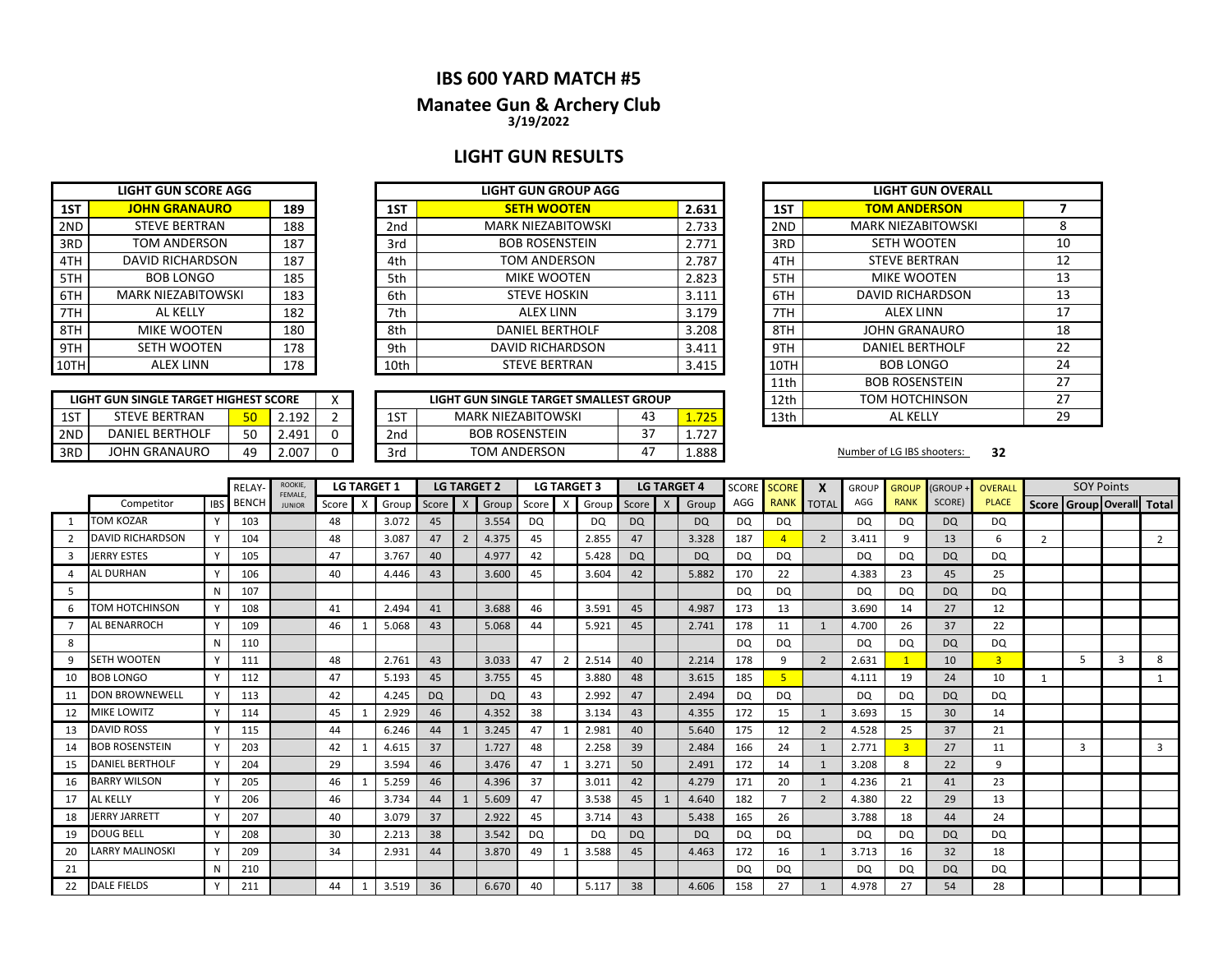|    |                        |              | RELAY        | ROOKIE,<br>FEMALE. |       |   | <b>LG TARGET 1</b> |         | <b>LG TARGET 2</b> |    |               | <b>LG TARGET 3</b> |    |                           | <b>LG TARGET 4</b> | <b>SCORE</b> | <b>SCORE</b>   | X              | <b>GROUP</b> | <b>GROUP</b>   | (GROUP -       | OVERALL        |   | <b>SOY Points</b>         |              |             |
|----|------------------------|--------------|--------------|--------------------|-------|---|--------------------|---------|--------------------|----|---------------|--------------------|----|---------------------------|--------------------|--------------|----------------|----------------|--------------|----------------|----------------|----------------|---|---------------------------|--------------|-------------|
|    | Competitor             | <b>IBS</b>   | <b>BENCH</b> | <b>JUNIOR</b>      | Score | X | Group              | Score X | Group Score        |    | X             | Group Score        |    | $\boldsymbol{\mathsf{X}}$ | Group              | AGG          | <b>RANK</b>    | <b>TOTAL</b>   | AGG          | <b>RANK</b>    | SCORE)         | <b>PLACE</b>   |   | Score Group Overall Total |              |             |
| 23 | <b>LANE RICKMAN</b>    | <b>V</b>     | 212          |                    | 48    |   | 2.596              | 42      | 2.516              | 43 |               | 3.342              | 38 |                           | 6.210              | 171          | 19             |                | 3.666        | 12             | 31             | 16             |   |                           |              |             |
| 24 | <b>JOHN GRANAURO</b>   |              | 213          |                    | 49    |   | 2.007              | 47      | 4.557              | 47 |               | 4.510              | 46 |                           | 3.895              | 189          |                |                | 3.742        | 17             | 18             | 8              | 5 |                           |              | 5           |
| 25 | <b>STEVE BERTRAN</b>   | $\mathsf{v}$ | 214          |                    | 49    |   | 3.555              | 45      | 4.337              | 50 | $\mathcal{P}$ | 2.192              | 44 |                           | 3.575              | 188          | $\overline{2}$ | $\overline{3}$ | 3.415        | 10             | 12             | $\overline{4}$ | 4 |                           | 2            | 6           |
| 26 |                        | N            | 215          |                    |       |   |                    |         |                    |    |               |                    |    |                           |                    | DQ           | DQ             |                | <b>DQ</b>    | DQ             | <b>DQ</b>      | DQ             |   |                           |              |             |
| 27 | <b>STEVE HOSKIN</b>    |              | 303          |                    | 49    |   | 2.204              | 31      | 2.113              | 41 |               | 5.162              | 44 |                           | 2.965              | 165          | 25             |                | 3.111        | 6              | 31             | 15             |   |                           |              |             |
| 28 | TOM ANDERSON           | <b>V</b>     | 304          |                    | 47    |   | 1.888              | 47      | 3.229              | 47 |               | 3.382              | 46 |                           | 2.648              | 187          | 3              | 1              | 2.787        | $\overline{4}$ | $\overline{7}$ | $\mathbf{1}$   | 3 | $\overline{2}$            | 5            | 10          |
| 29 | <b>LARRY TOLKSTORF</b> |              | 305          |                    | 40    |   | 5.097              | 45      | 6.206              | 42 |               | 6.680              | 45 |                           | 2.341              | 172          | 18             |                | 5.081        | 28             | 46             | 26             |   |                           |              |             |
| 30 | <b>ALEX LINN</b>       |              | 306          |                    | 46    |   | 3.429              | 43      | 2.268              | 41 |               | 3.654              | 48 |                           | 3.366              | 178          | 10             | $\mathbf{1}$   | 3.179        | $\overline{ }$ | 17             | $\overline{7}$ |   |                           |              |             |
| 31 |                        | N            | 307          |                    |       |   |                    |         |                    |    |               |                    |    |                           |                    | DQ           | DQ             |                | <b>DQ</b>    | DQ             | <b>DQ</b>      | DQ             |   |                           |              |             |
| 32 |                        | N            | 308          |                    |       |   |                    |         |                    |    |               |                    |    |                           |                    | <b>DQ</b>    | DQ             |                | <b>DQ</b>    | DQ             | <b>DQ</b>      | DQ             |   |                           |              |             |
| 33 | <b>JIM HOFFMAN</b>     | $\vee$       | 309          |                    | 18    |   | 2.984              | 37      | 3.366              | 20 |               | 6.244              | 28 |                           | 4.946              | 103          | 28             |                | 4.385        | 24             | 52             | 27             |   |                           |              |             |
| 34 | JOE IGNACIO            |              | 310          |                    | 42    |   | 4.969              | 41      | 5.256              | 42 |               | 3.908              | 47 |                           | 2.763              | 172          | 17             |                | 4.224        | 20             | 37             | 20             |   |                           |              |             |
| 35 | <b>KEITH ARNDT</b>     |              | 311          |                    | 41    |   | 2.275              | 44      | 4.712              | 41 |               | 4.694              | 44 |                           | 2.141              | 170          | 21             |                | 3.456        | 11             | 32             | 17             |   |                           |              |             |
| 36 | MARK NIEZABITOWSKI     |              | 312          |                    | 43    |   | 1.725              | 47      | 2.430              | 47 |               | 3.348              | 46 |                           | 3.428              | 183          | 6              |                | 2.733        | $\overline{2}$ | 8              | $\overline{2}$ |   | $\overline{4}$            | 4            | 8           |
| 37 |                        |              | 313          |                    |       |   |                    |         |                    |    |               |                    |    |                           |                    | <b>DQ</b>    | DQ             |                | <b>DQ</b>    | <b>DQ</b>      | <b>DQ</b>      | DQ.            |   |                           |              |             |
| 38 | <b>DAVE MATHEWS</b>    | <b>V</b>     | 314          |                    | 41    |   | 3.696              | 44      | 3.550              | 40 |               | 3.106              | 42 |                           | 4.315              | 167          | 23             |                | 3.667        | 13             | 36             | 19             |   |                           |              |             |
| 39 | <b>MIKE WOOTEN</b>     |              | 315          |                    | 48    |   | 3.106              | 43      | 4.089              | 42 |               | 1.921              | 47 |                           | 2.175              | 180          | 8              |                | 2.823        | 5              | 13             | 5 <sup>1</sup> |   | 1                         | $\mathbf{1}$ | $2^{\circ}$ |
| 40 |                        | N            | 403          |                    |       |   |                    |         |                    |    |               |                    |    |                           |                    | <b>DQ</b>    | DQ             |                | <b>DQ</b>    | DQ             | <b>DQ</b>      | DQ             |   |                           |              |             |
| 41 |                        |              | 404          |                    |       |   |                    |         |                    |    |               |                    |    |                           |                    | DQ           | DQ             |                | <b>DQ</b>    | DQ             | <b>DQ</b>      | DQ             |   |                           |              |             |
| 42 |                        | N            | 405          |                    |       |   |                    |         |                    |    |               |                    |    |                           |                    | DQ           | DQ             |                | <b>DQ</b>    | DQ             | <b>DQ</b>      | DQ             |   |                           |              |             |
| 43 |                        |              | 406          |                    |       |   |                    |         |                    |    |               |                    |    |                           |                    | DQ           | DQ             |                | DQ           | DQ.            | <b>DQ</b>      | DQ             |   |                           |              |             |
| 44 |                        | N            | 407          |                    |       |   |                    |         |                    |    |               |                    |    |                           |                    | <b>DQ</b>    | DQ             |                | <b>DQ</b>    | DQ             | <b>DQ</b>      | DQ             |   |                           |              |             |
| 45 |                        | N            | 408          |                    |       |   |                    |         |                    |    |               |                    |    |                           |                    | <b>DQ</b>    | <b>DQ</b>      |                | <b>DQ</b>    | DQ             | <b>DQ</b>      | <b>DQ</b>      |   |                           |              |             |